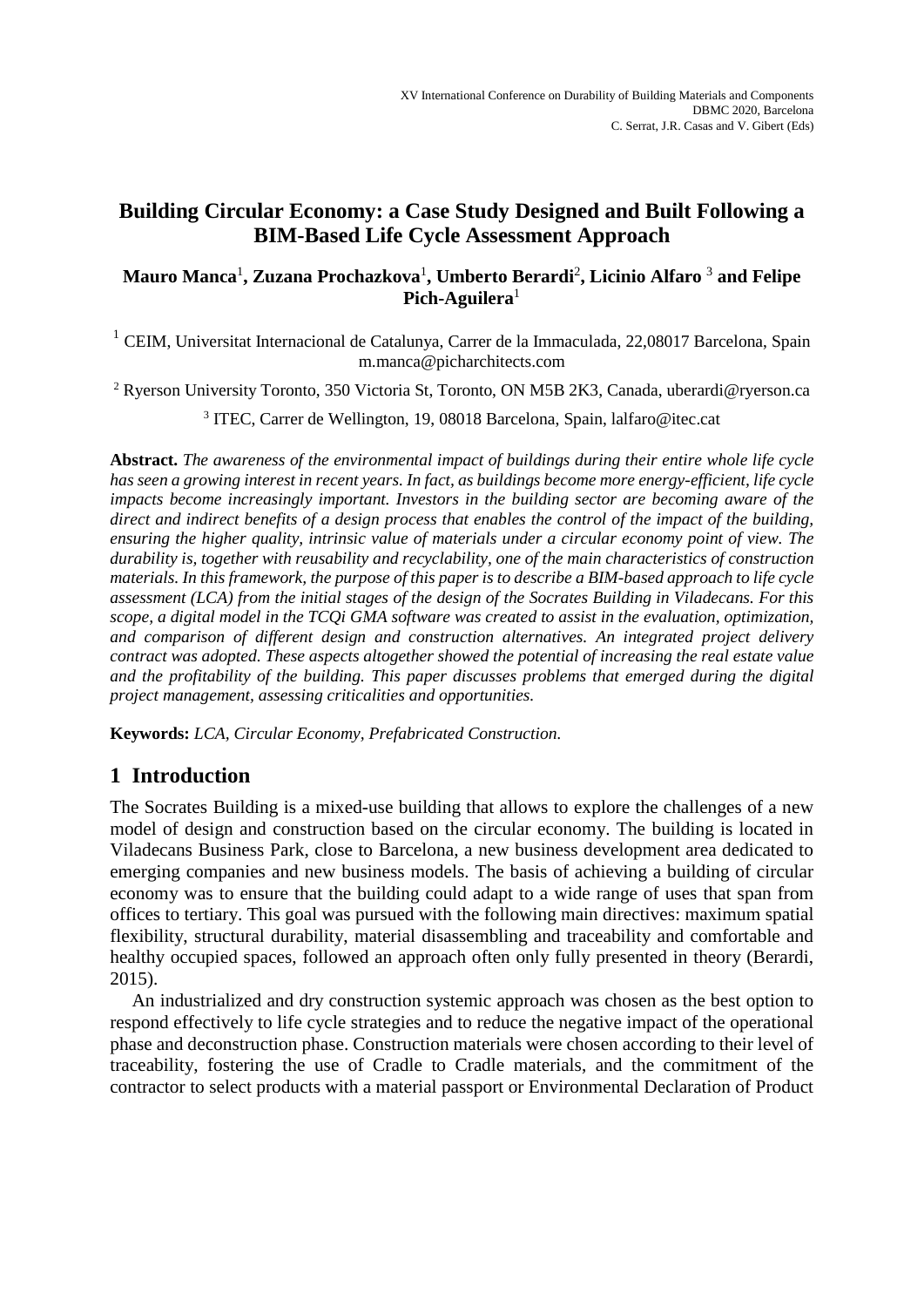(EPD). The decision-making during the design process was supported with a Life Cycle Assessment (LCA) developed with a digital BIM model and implemented with environmental impact data of the BEDEC database.

An important part of the process was dedicated to conceiving a building with an increased value during its operational phase, which is usually the highest impact in the life cycle (Asdrubali *et al.*, 2013). Therefore spaces were designed utilizing energy simulations to ensure optimal lighting and thermal comfort (Bernstein, 2011), and to give a direct benefit to energy conservation and a subsequent reduction in operating costs.

Another keystone in the design was to support direct access to nature and open spaces with vegetation, natural ventilation and direct access to daylight and views. Each floor plan possesses open space equipped with vegetation, irrigated with recovered rainwater. The LEED v.4 certification protocol was adopted to better structure all of the aspects related to sustainability, this decision was taken in accordance with an analysis of the office buildings market in Barcelona where the majority of buildings with environmental certifications have a higher real estate value and higher rental potential (Eje Prime, 2018). A final practical aspect of the design and construction phase was the implementation of an integrated delivery process (IDP) that aligned every stakeholder towards the common goal of conceiving a circular economy building.



**Figure 1**. Type floor plan with interior subdivision schemes (left) and section (right) of the Socrates building.

#### **2 Main Building Characteristics**

The building comprises four levels: the first two stories are accessible to automated vehicles whereas the upper floors are designed according to office criteria. Open common spaces are provided on each floorplan and located to the core of the building, also serving as connection and circulation zones. The rooftop hosts a common terrace partially covered with a green substrate and an area dedicated to HVAC plant equipment and PV.

#### **2.1 Construction Elements**

Particular attention was dedicated to structural design as it is considered to be one of the most influential components of the building, remaining practically unchanged through the whole life cycle affecting its duration and the resulting building economy (Manganelli, 2014). The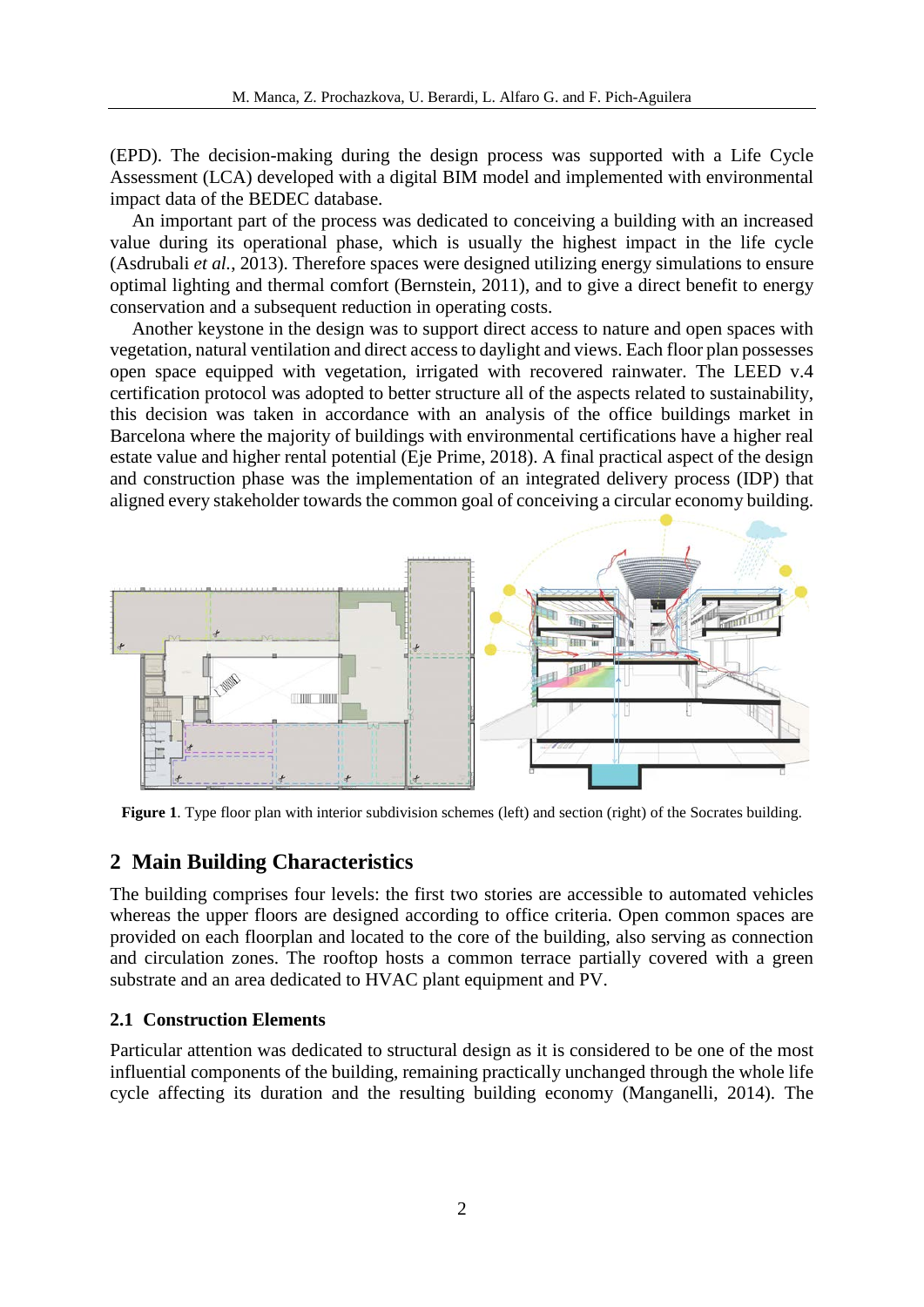building is designed to be fully industrialized and assembled onsite. This process guarantees a more effective construction process by reducing the construction time schedule, minimizing onsite waste production, facilitating the traceability of each material and its revalorization at the end of the lifecycle.

The structure is constructed from a prefabricated concrete frame composed of 0,60m x 0,80 m pillars that span the full height of the building as a single element without vertical interruption in addition to horizontal beams with a section of 60 x 80 cm that connects to the vertical structure. Pillars are distributed across a 10 x 10-meter grid, with a  $100m<sup>2</sup>$  free areas that guarantee the highest spatial flexibility for any tertiary and light industrial use. Prefabricated hollow-core slabs complete the horizontal enclosure and give structural stability to the frame.



**Figure 2**. Prefabricated structure during the construction phase of the Socrates building.

#### **2.2 Envelope**

The façades are composed of a sandwich panel with 8 cm of mineral wool, held by a steel frame substructure and finished on the interior with plasterboard panels and an additional 4cm of insulation. The Eastern and Southern façades are covered by metallic perforated panels that leave sufficient space for natural ventilation and HVAC ducts and piping.



**Figure 3**. 3D of the façade (left), façade section (center) and construction phase (right) of the Socrates building.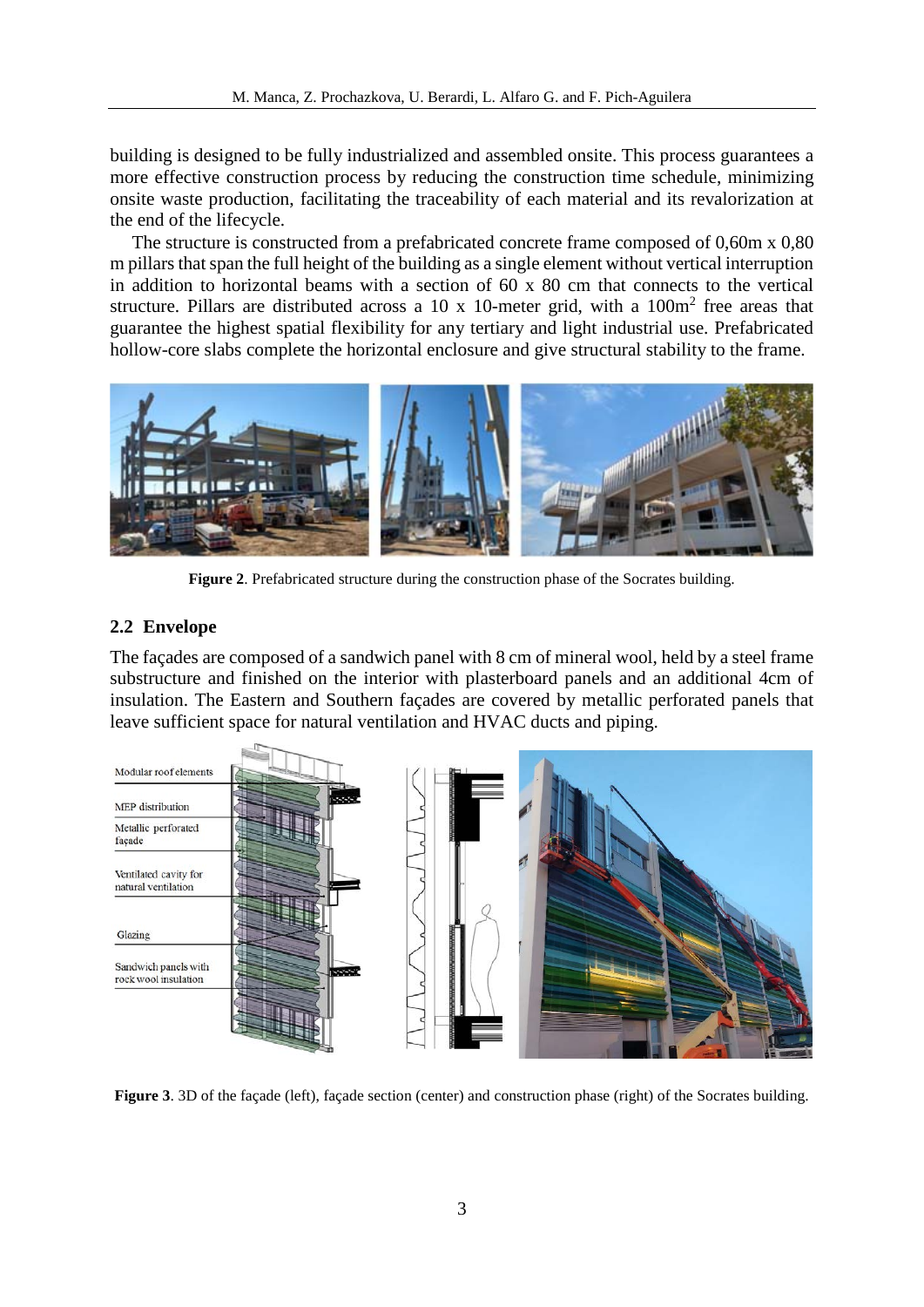All the horizontal enclosures in contact with occupied spaces present a waterproof layer covered by 10 cm of XPS thermal insulation. The roof garden consists of an industrialized green roof, modular elements that include the irrigation system. The remainder of the roof and terraces are covered with concrete floor tiles. Interior spaces are left without any additional finishing.

## **2.3 Mechanical, Electrical, and Plumbing**

The HVAC system, linked with a geothermal heat pump of 303 kW, acts as the primary system and covers 80% of the demand for heating and cooling power. A water to air heat pump of 316kW supports the system during peak demand. The installation of 45 kWp of PV panels is estimated to produce 60.000 kWh, covering 38% of the expected energy consumption. The distribution systems run along the façade, connecting to the ventilation system of each interior space. This configuration was chosen to facilitate ease of maintenance and to improve internal spatial flexibility, offering multiple options of connection to services externally with no implication to the interior spaces.

# **3 Methodology**

## **3.1 Application of an Integrated Process for the Building Life Cycle**

Energy simulations with Energy plus were performed to optimize the building envelope for the thermal comfort. Daylight analysis determined the volumetric and spatial definition of the building, assisting with the interior design considerations that according to a different range of options in favor of maximum spatial flexibility. At the same time, an LCA was performed with the digital BIM model of the architectural proposal, then integrated with a personalized database of construction products, based on BEDEC (BEDEC), the Catalan online database of construction products with technical details, costs, and environmental information. The whole process took place within the TCQi-GMA software (TCQi-GMA).

## *3.1.1 Software TCQi-GMA, its development, and LCA*

The TCQi-GMA (TCQi) is used for life cycle assessment and other applications of construction projects developed by IteC. It is based on TCQ2000 (TCQ), a software developer for the construction sector, formed by a set of applications to support the activities of the edition, contracting, planning and control of projects and construction sites. It includes indicators on time, cost, quality, security, waste generation and embodied energy. A specific methodology is used to calculate the environmental data, similar to the one used in eco-labels type III. The categorization of products and services for the construction sector, as defined by the European standard EN 15804 (EN 15804), is applied. Materials durability, joints disassemblability, and material positioning within a layer play a vital role in the process.

## *3.1.2 Application of the process in the Socrates building*

The inputs for the LCA of the Socrates building were:

- The budget of the project in Excel, created by the construction contractor and;
- A set of 3D models converted to .IFC file format from various 3D modeling software. The 3D models provided consisted of b1) a foundations model, b2) a structural model,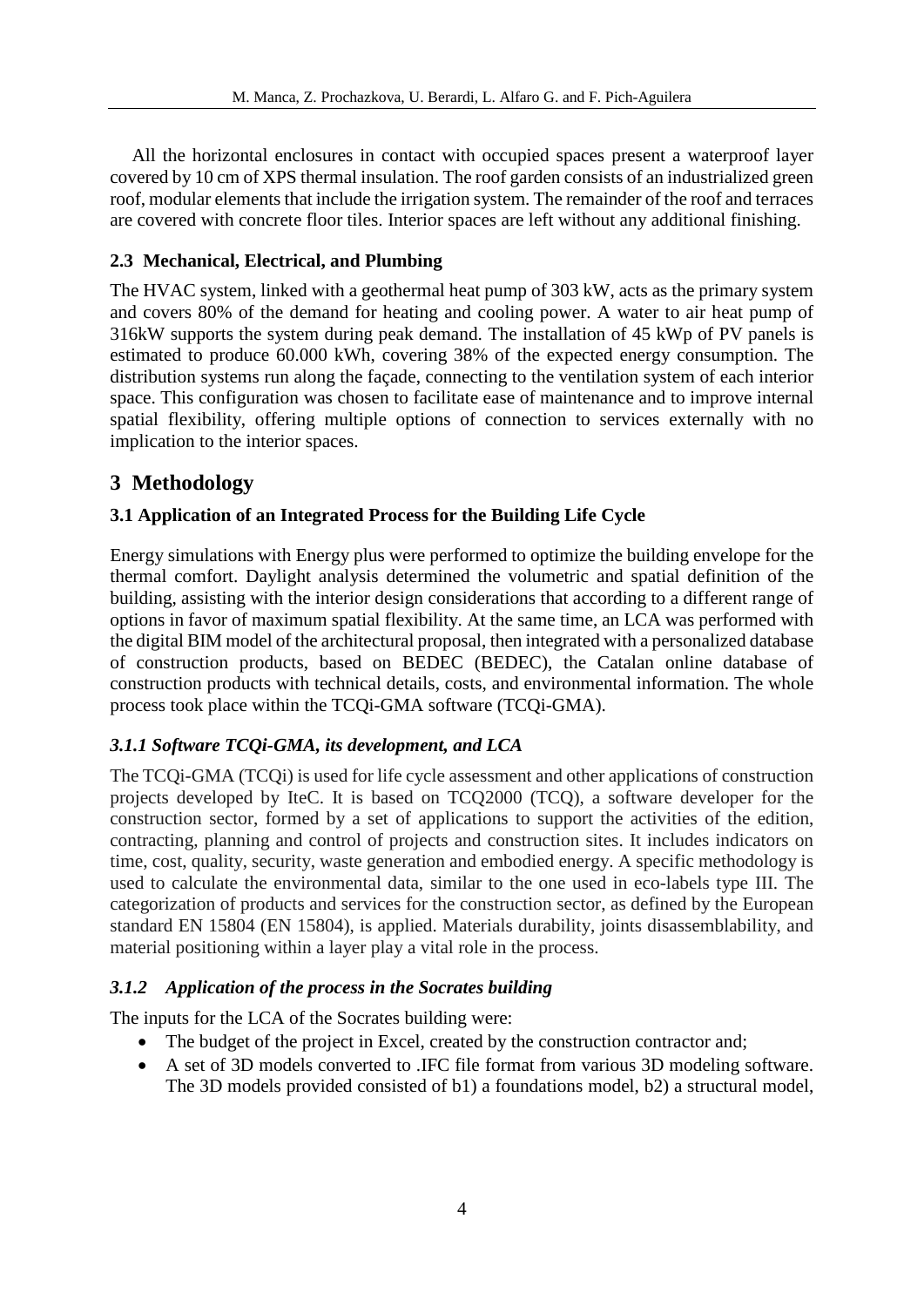created in Tecla by the provider of prefabricated structure b3) an HVAC model provided by the installation engineer, and of b4) an architectural model produced by the architects.

Eight chapters of LCA were defined for the project: demolition  $\&$  groundworks, foundations, structure, building services, civil works, rainwater storage system, private urbanization, elevators, and extra modifications.

Each chapter was assigned a construction system as defined in the BEDEC database and given a specific code associated with detailed information about its construction process and the cost. During the next phase, the IFC models are associated with the TCQ2000 structure. Each of the four 3D models is integrated within the software. The different components were then manually selected and associated with the corresponding chapters of the created structure. The unit to import the BOQ is selected, and the BOQ is imported to the TCQ2000 structure. Some of the elements presented in the original budget file did not have representation in the 3D model, therefore the BOQ data comes from various sources: a) from the 3D model; b) from the Excel file, and c) calculated manually when incomplete in both inputs. Once the digital model has been defined, the LCA is performed, using the TCQi-GMA software. When uploading the structure from the TCQ2000 to TCQi, the software analyses the provided data and evaluates how complete the environmental data is, as defined by the structure.

In the Socrates Building, the information related to the waste generation is 100% complete, while the information referring to Energy and CO2 generation is missing in 9.09% (Gris and Alfaro, 2019). In order to complete the information, the incomplete chapters can be adapted, assimilated or completed manually. The last source is to integrate data coming from the material supplier, such as volume, mass, LoW (2014/955/EU) code, embodied energy and associated CO2 emission. Once all the data has been completed, the environmental impact of the construction phase is determined. Finally, the TCQi-GMA software allows the integration of data about the use phase, as well as the end-of-life phase, based on the existing database, as well as maintenance manuals, when specific information is not available.

#### **4 Results**

As a result of the implementation of energy simulation during the design process, the maximum depth of the volumes on the  $2<sup>nd</sup>$  and  $3<sup>rd</sup>$  floors was set to 10 meters, ensuring a 10-meter patio to the core. This strategically allowed openings towards an interior zone with better acoustic conditions. This choice guaranteed at least 2% of Daylight Factor (DF) across 75% of working areas and an efficient level of natural ventilation. The overall energy consumption of the proposal is reduced by 40% compared to the corresponding baseline model designed according to ASHRAE 90.1.

Concerning the LCA, detailed data related to the product, construction, use, and end of life phases have been studied. 8 chapters of the construction work divided into earth movement, foundations, structure, civil works, rainwater storage, private urbanization, elevators, and extra modifications. The BEDEC database was used for product and construction phases. Relationship with use and end of life future phases has been created, but not completed due to lack of information. At the current stage, the total LCA information for the foundations and structure phases has been created (Fig. 4).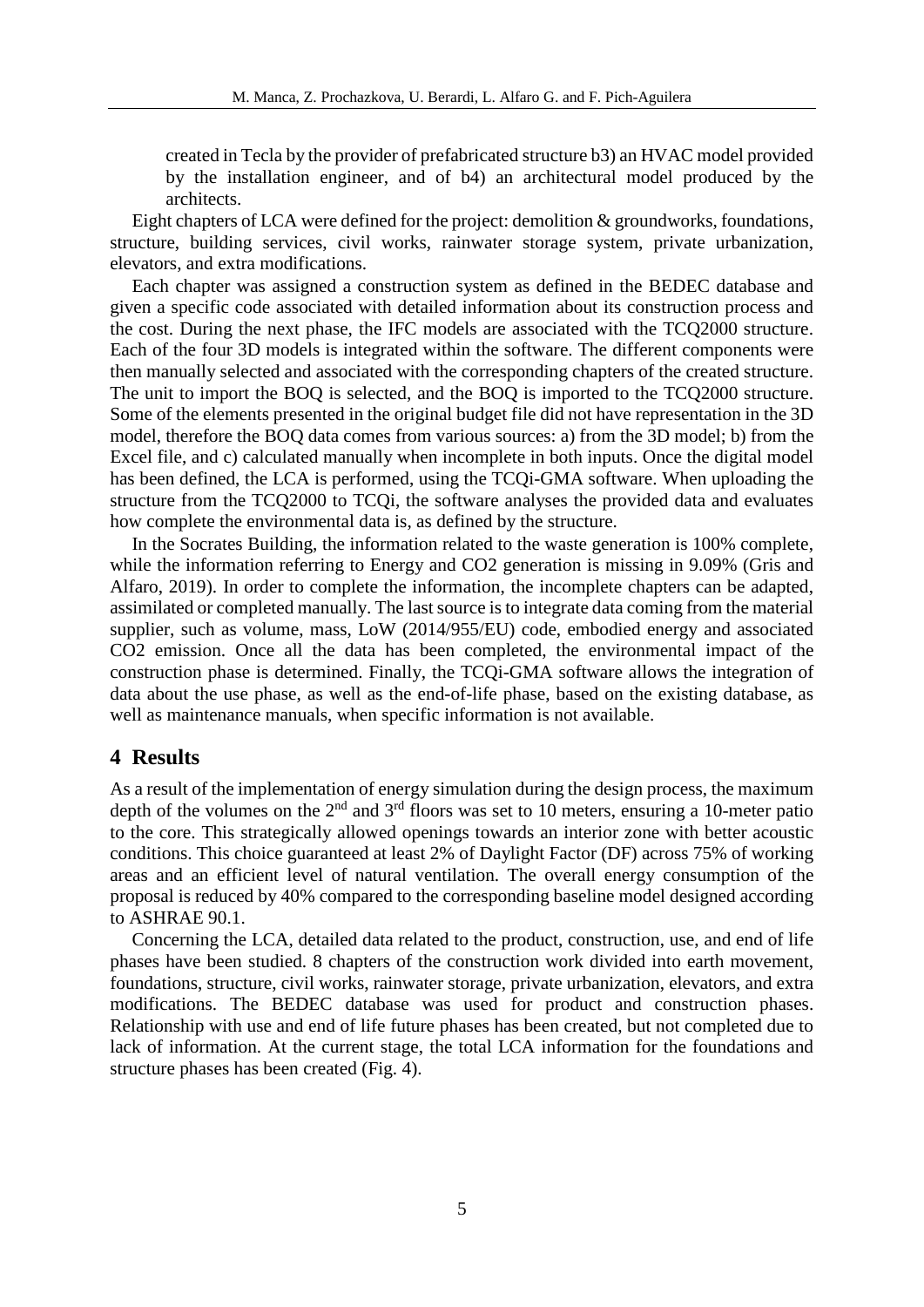The overall results considering the product and construction phase show the largest impact during the product phase  $(2.453.247 \text{ kg CO}_2 \text{ eq})$ . The construction phase impact is low  $(448.129$ kg  $CO<sub>2</sub>$  eq). In the product phase the impact is distributed mostly between the foundations  $(542.000 \text{ kg CO}_2 \text{ eq.})$ , structure  $(846.885 \text{ kg CO}_2 \text{ eq.})$  and civil works  $(883.000 \text{ kg CO}_2 \text{ eq.})$ . The civil works contain all the non-load bearing elements of the building envelope, interior partitions, and finishing. The rest of the construction categories in total count less than 181.000 kg  $CO<sub>2</sub>$  eq. The prefabricated concrete structure causes the largest impact during the construction phase, with  $409.028 \text{ kg CO}_2$  eq compared to the second-largest impact by the earth moving with  $25.000$  kg  $CO<sub>2</sub>$  eq.

To achieve the total LCA, relations are being created between the different work items and the future items of works during the use phase and end of life phase. This process requires an important time dedication because each item that defines the construction work needs several works items to calculate the future impact. However, once the relationship has been created, it can be applied or adapted for future use in another project, becoming part of the company's own knowledge and future business. Unlike other LCA software that performs generic calculations in different scenarios, the methodology used in this paper identifies each material and associated construction processes, creating relationships reflecting the real construction work in detail, in order to conduct in-depth analysis, introduce the disassembly capacity or the material passport identification.



**Figure 4** Global Warming potential in kg CO<sub>2</sub> eq: Product phase (left), and Construction phase (right).

Finally, in the Socrates Building, 88% of the construction materials have been identified and defined for its recyclability at the end of life, amounting to 7.800 tons. Moreover, 84%, accounted for its weight has a Cradle-2-Cradle certificate. The design and construction process has guaranteed a minimum waste production calculated for 25 tons of waste material, including excavation consisting of only 4 kg of waste per square meter of construction: 100% of this waste can be traced by a waste management protocol and 99,3 % is re-valorized.

#### **5 Discussion and Conclusions**

The new Socrates Building close to Barcelona was designed to be an example of the integration of circular economy in the construction sector. This experience has outlined some criticalities and opportunities, as discussed here.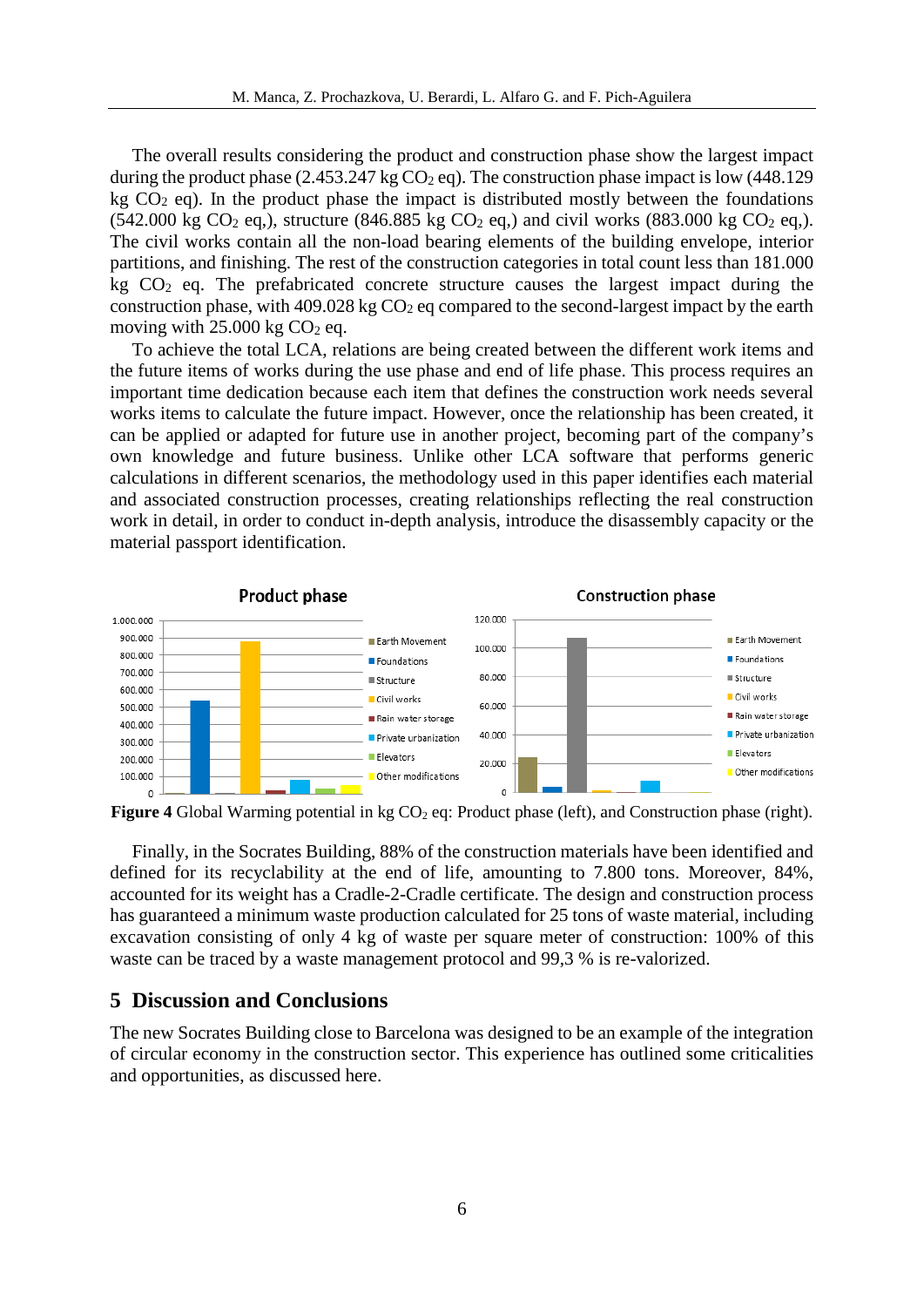As a first consideration, it is worth highlighting the importance of an integrative process during design and construction. The integration of all the stakeholders with an IDP was beneficial for technical and construction decisions, giving the opportunity to incorporate synergy to the whole value chain, allowing constant control on cost and quality. However, the IDP contract was introduced just before the construction works, causing initial maladjustment that produced an increase in technical costs. This could have been avoided by including this strategy from the start of the design phase.

As a general consideration of the circular economy, the Socrates Building is presented as a dynamic system of parts and functions attached to specific uses that can vary during its life cycle. The concept of the circular economy includes not only the life cycle of construction material but also the operational phase and the increased value derived from spatial flexibility, the health and comfort of occupants that can give greater performance, energy and economic savings during use and maintenance. This aspect is crucial for the generation of a different business model for tertiary buildings, moving the focus from only the environmental impact to include the quality of the service and the sub-sequential impact on occupant satisfaction and employee retention. In fact, employee cost is usually estimated to reach up to 90% of building cost (Attema *et al.*, 2018) and every improvement under this aspect can have much higher savings if properly quantified.

Concerning the lifecycle analysis, data availability is an important issue in the construction sector. In the Socrates project it was enhanced, as most of the products were Cradle-2-Cradle certified or had the Environmental Product Declaration (EPD). However, one of the main barriers in applying the LCA methodology in the design process is the lack of precise and consolidated data, especially considering the environmental impact of specific construction systems in the use phase. The availability of information about maintenance, repair, replacement, and refurbishment plays an important role in the development of this methodology. In order to overcome this barrier, ITeC is currently working on enabling the BEDEC users to create their own online database of construction systems, using the elements available in the existing database. The users will be able to share their database with one another and integrate them into their TCQi Software for LCA. This offers more flexibility in the exchange of information and in the acquisition of information for specifications, planning and construction tracking. Furthermore, with the increasing implementation of big data analysis and artificial intelligence, the statistical data will allow us to determine the most appropriate systems and installation methods for any geographical orientation or location, as well as being able to determine product needs or the capacity for growth based on existing resources in a specific area.

In order to consider the environmental impact of the construction beyond the system boundary, the reuse, recovery and recycling potential has to be considered in the life cycle assessment. Another issue identified in the process was the interoperability of software and the diverse needs of the LCA methodology on how to create the 3D model of the building.

Finally, the Socrates Building can be considered as one of the first real case studies for the integration of circular economy in the building sector. The next step required for a business model of the circular economy will be to consider each component of the life cycle in terms of intrinsic economic value in the real estate market so that buildings will increase its value beyond standard indicators and so enhancing the interest in sustainable buildings.